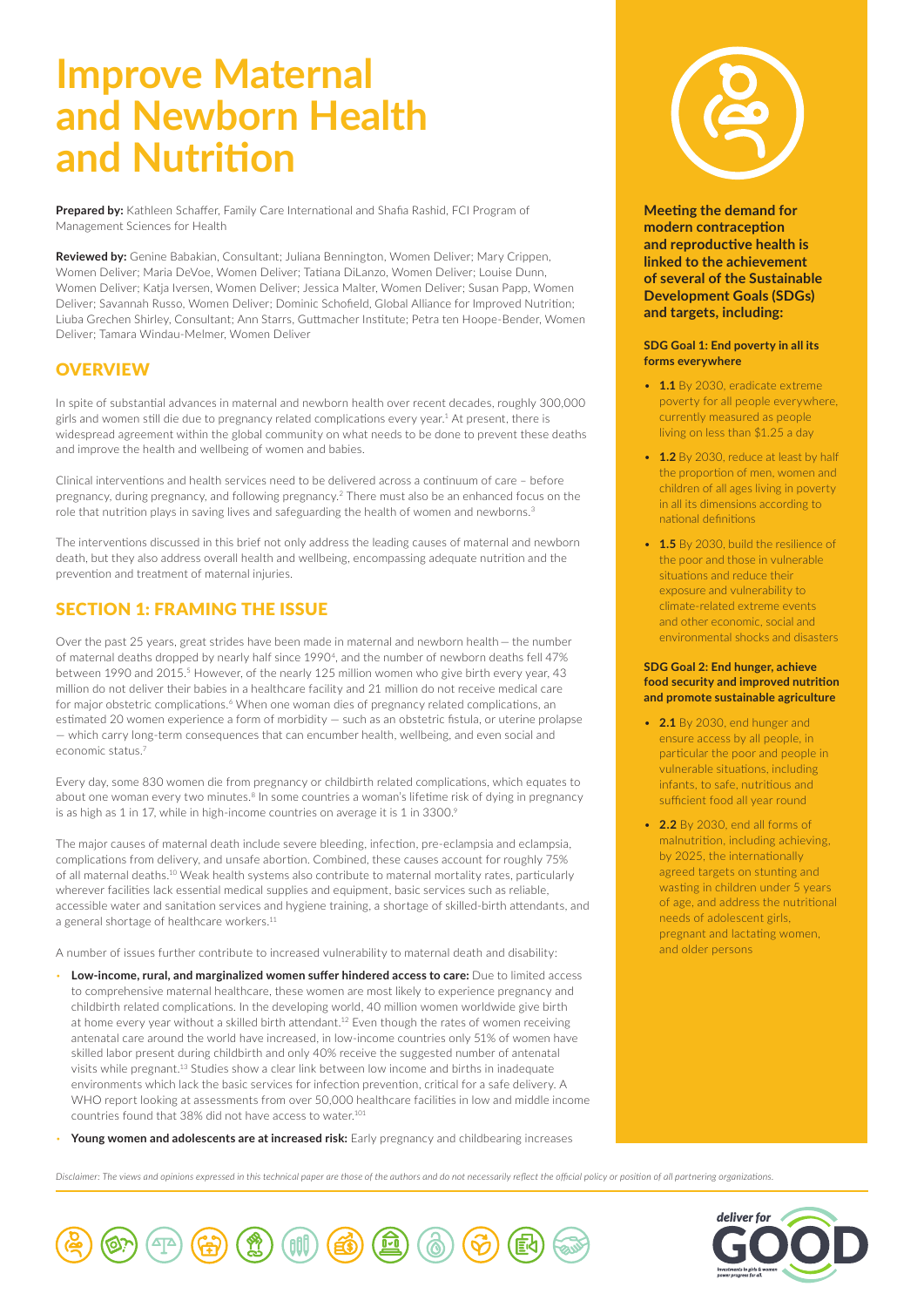the risks of complications for adolescent girls and their newborns. Pregnancy and childbirth complications are a leading cause of death for women aged 15-19 globally<sup>14</sup> and result in 50,000 deaths per year.15 Babies born to adolescent girls under 18 have a 60% increased risk of death compared to babies born to mothers older than 1916 – these newborns are also more likely to be pre-term, have low birth weight, or suffer from oxygen deprivation.<sup>17, 18</sup>

- **Nutritional status:** Boosting girls' and women's nutritional status is critical to improving maternal and newborn health — and development in general. Undernutrition among pregnant women leads to increased risks of infection, anemia, lethargy and weakness, lower productivity, poor birth outcomes, maternal complications, and even death.<sup>19</sup> Nutrition plays another critical role; in developing countries, every second pregnant woman is iron deficient, and anemia contributes to 20% of all maternal deaths worldwide.20 Poor nutrition in women in general, and pregnant women in particular, also contributes to newborn death and disability – resulting in some 800,000 deaths annually in the first month of life, or more than a quarter of all newborn deaths.<sup>21</sup> Poor maternal nutrition increases risk for premature delivery, low birthweight, and birth defects.<sup>22</sup> Undernutrition and overnutrition can result in obesity and the Gestational Diabetes Mellitus (GDM), or the onset of diabetes during pregnancy, which is associated with higher incidences of maternal and newborn health complications.23 Maternal obesity is also associated with a higher risk of pre-eclampsia (hypertensive disorders during pregnancy), the second leading cause of maternal death, which can also lead to newborn and infant death.<sup>24</sup>
- **Unsafe abortion:** One of the leading causes of maternal mortality, unsafe abortion results in 22,000 maternal deaths annually.<sup>25</sup> Unsafe abortions are more likely to occur where abortion is illegal.<sup>26</sup> In these contexts women risk unsafe methods, such as obtaining an abortion from an unqualified provider, self-medicating to induce abortion, drinking toxic fluids, and self-injury.27 Women who survive these procedures often suffer serious - if not permanent - injuries.<sup>28</sup>
- **HIV:** HIV is a significant factor in maternal deaths, particularly across the developing world. When compared with HIV-negative women, HIV-positive women are eight times more likely to die during pregnancy, childbirth, or in the period immediately after childbirth.29 In 2015, of the roughly 4,700 AIDS-related maternal deaths worldwide, sub-Saharan Africa accounted for 85%, or 4,000 deaths.<sup>30</sup>

Without treatment, newborns with HIV progress rapidly to AIDS because their immune systems are underdeveloped.31 Early infant diagnosis is crucial to reducing the persistantly high AIDS-related mortalities among children. Half of newborns with HIV die before reaching the age of two, and the highest number of deaths occur between six and eight weeks of life. The majority of these deaths are preventable, by treating opportunistic infections with antibiotics or through antiretroviral therapy.<sup>32</sup>

# SECTION 2: SOLUTIONS AND INTERVENTIONS

There is global consensus on the health interventions that should be made available to women and newborns along a continuum of care.<sup>33</sup> These holistic, women-centered interventions are not only aimed at preventing the leading causes of maternal and newborn deaths, but look to improve the overall health of women and infants by facilitating proper nutrition, and preventing and treating maternal challenges, such as gestational diabetes, childbirth injuries, and managing blood pressure.34 Improved care for women during pregnancy plays a decisive role in reducing newborn and infant mortality rates, as well as low-birth weight and stillbirths.<sup>35</sup>

An effective continuum of care includes quality care before, during, and after pregnancy, and envisions care for normal pregnancy and childbirth, as well as emergency obstetric care delivered by skilled healthcare providers within a functioning health system.<sup>36</sup> For the continuum of care to have a significant impact on maternal and newborn health, it must also include access to the necessary facilities, medicines, supplies, equipment, and skilled health providers.<sup>37</sup> Finally, these health services must be available, accessible, acceptable, and of quality (AAAQ) and must be provided in a dignified and respectful manner, free from discrimination and abuse.38

While the global community agrees on the clinical interventions needed to improve maternal and newborn health and nutrition, there are still gaps in service. This brief highlights four strategies that have the potential to address these gaps:

- Ensure access to quality maternal and newborn care, including midwifery care
- Expand community-level strategies to reach the most vulnerable women and girls
- Address unintended pregnancy through modern contraception and increase access to safe abortion
- Provide maternal and newborn nutrition education, counseling and support and promote exclusive breastfeeding

#### Ensure Access to Quality Maternal and Newborn Care, Including Midwifery Care

The provision of affordable and quality maternal and newborn heathcare services must go hand-inhand with access to skilled, knowledgeable, and compassionate midwifery care throughout prepregnancy, pregnancy, birth, the postnatal period, and the first months of infancy. This is one of the most important investments a country can make to improve maternal and newborn health.<sup>39</sup> By



#### **SDG Goal 3: Ensure healthy lives and promote wellbeing for all at all ages**

- **3.7** By 2030, ensure universal access to sexual and reproductive health-care services, including for family planning, information and education, and the integration of reproductive health into national strategies and programmes
- **3.8** Achieve universal health coverage, including financial risk protection, access to quality essential health-care services and access to safe, effective, quality and affordable essential medicines and vaccines for all
- **3.c** Substantially increase health financing and the recruitment, development, training and retention of the health workforce in developing countries, especially in least developed countries and small island developing States

#### **SDG Goal 5: Achieve gender equality and empower all women and girls**

- **5.1** End all forms of discrimination against all women and girls everywhere
- **5.2** Eliminate all forms of violence against all women and girls in the public and private spheres, including trafficking and sexual and other types of exploitation
- **5.3** Eliminate all harmful practices, such as child, early and forced marriage and female genital mutilation
- **5.6** Ensure universal access to sexual and reproductive health and reproductive rights as agreed in accordance with the Programme of Action of the International Conference on Population and Development and the Beijing Platform for Action and the outcome documents of their review conferences



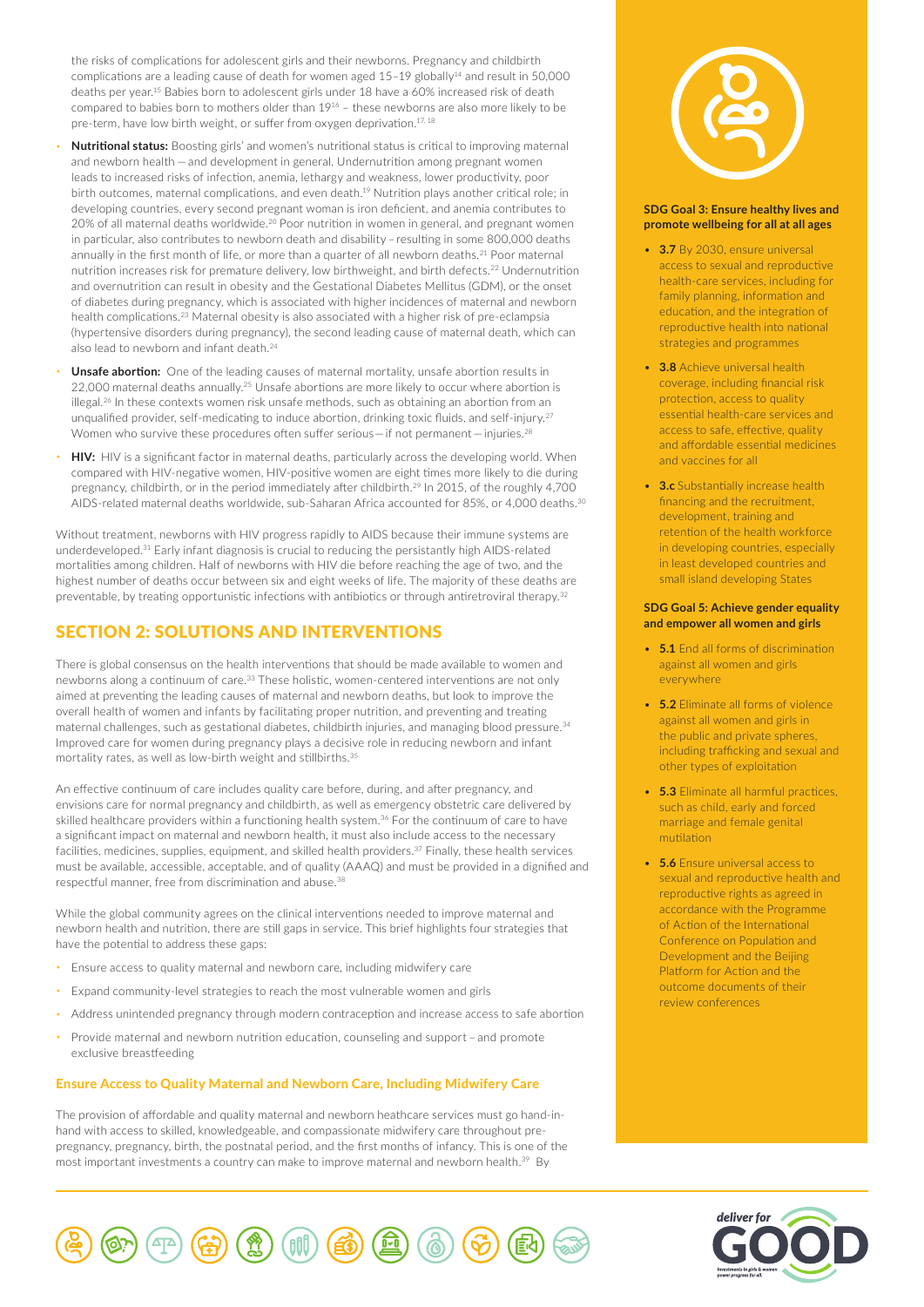including family planning and quality maternal and newborn healthcare within national midwifery standards, 83% of all maternal and newborn deaths and stillbirths could be averted.40

Many countries — including Burkina Faso, Cambodia, Indonesia, Morocco, and Sri Lanka — have significantly reduced maternal and newborn deaths by training and deploying midwives.<sup>41,42</sup> Midwives, or skilled birth attendants with midwifery skills, can counsel women on sound nutrition practices such as the importance of folic acid through food fortification — that strengthen their ability to carry pregnancies to term, prevent birth defects, and save newborn lives.43 Midwives are crucial in the early initiation and ongoing support of breastfeeding in the first moments and weeks of life, a key newborn health and nutrition intervention.44 Continued breastfeeding for the first six months of life has the potential to save the lives of hundreds of thousands of infants and reduce health-care costs.45

Many low- and middle-income countries still have a long way to go before quality midwifery coverage is available for the most underserved populations. Only 42% of midwifery professionals are available in the 73 low- and middle-income countries where 92% of maternal and newborn deaths and stillbirths occur.46,47,48,49 Not only is there a need to increase the number of midwives in these countries, but continued commitment by governments and their development partners must guarantee that midwifery services are available, accessible, acceptable, and of high-quality. One way of doing this is highlighted in the case study below.

#### *Case Study: Improving Midwifery Care in Cambodia*

*Maternal and newborn mortality has been falling significantly in Cambodia since 2005.50 Key to this decline was a notable investment in midwifery education and a marked increase in the number of midwives providing antenatal care and deliveries within an expanding primary healthcare network. Ensuring increased access to quality maternity care was led by the government, with the support of a range of partners, including NGOs and UN organizations.51,52 Access to improved primary healthcare, with a focus on midwifery, was also seen across the health system, including the public and private health sector. In 2010, skilled birth attendance in a facility accounted for 55% of all births, and home deliveries with a midwife for 16%. Pre-service education and in-service training for midwives has been prioritized and all health centers have at least one primary midwife.53,54*

#### Expand Community-Level Strategies to Reach the Most Vulnerable Women and Girls

In order to improve maternal and newborn health and nutrition, essential health services need to be provided through functioning health systems that integrate a continuum of community- and facilitybased care. Grassroots-level interventions include community mobilization, health and behavior change education, community support groups, and home visits during pregnancy and after childbirth.<sup>55</sup> These may be provided by a healthcare provider or a community health worker at the home, village, school, or local clinic. Growing evidence suggests that community-based strategies improve maternal and newborn health outcomes, and positively affect health and nutrition practices – such as the uptake of exclusive breastfeeding.56 Finally, strengthening community participation and engagement—involving both women and men — in the design and delivery of health services has led to improvements in their quality, availability, and utilization.<sup>57</sup>

Effective community level interventions include:

- **Training and deploying community health workers (CHWs):** Community health workers can play an important role in increasing access to essential health information services, and, in particular, can be instrumental in providing care to underserved populations, including youth and adolescents, in rural areas. Community health workers receive a limited amount of training to deliver a wide range of health and nutrition services to the members of their communities, and to promote sound practices, such as breastfeeding. They typically remain in their home village or neighborhood, serving as a link between their neighbors and the health facility or formal health providers; in this capacity, they can ensure that women at risk and infants are referred to the appropriate health facility, or skilled provider, for needed care and treatment.<sup>58,59</sup> A number of countries have embarked on national community health worker programs with positive results. Ethiopia's Health Extension Program (HEP), Pakistan's Lady Health Workers (LHW) Program, and Uganda's Village Health Teams, among others, improve the promotion of essential health information and services.<sup>60</sup>
- **Mobilizing communities through women's or community groups:** Evidence from countries in Africa and Asia points to the role of women's groups in improving maternal and newborn care practices and reducing maternal and newborn deaths. These groups bring women together before, during, and after pregnancy to share common experiences, identify problems, exchange information, discuss ways to access quality maternal and newborn healthcare, identify gaps in the system, and find potential solutions. A meta-analysis conducted in 2013 shows that women's groups can reduce maternal deaths by 49% and newborn deaths by one-third.<sup>61</sup>

#### *Case Study: Pakistan's Lady Health Worker Program*

*With many urban-rural disparities and a drastic imbalance in the health workforce, including insufficient numbers of health workers, nurses, and skilled birth attendants, through the Prime Minister's Programme for Family Planning and Primary Care, Pakistan created the Lady Health Worker cadre in 1994.62 Lady Health* 



#### **SDG 9: Build resilient infrastructure, promote inclusive and sustainable industrialization and foster innovation**

• **9.1** Develop quality, reliable, sustainable and resilient infrastructure, including regional and transborder infrastructure, to support economic development and human well-being, with a focus on affordable and equitable access for all

#### **SDG 11: Make cities and human settlement inclusive, safe, resilient and sustainable.**

• **11.2** By 2030, provide access to safe, affordable, accessible and sustainable transport systems for all, improving road safety, notably by expanding public transport, with special attention to the needs of those in vulnerable situations, women, children, persons with disabilities, and older persons

## **International agreements related to improving maternal and newborn health and nutrion include:**

- Programme of Action of the International Conference on Population and Development (1994)
- Beijing Platform of Action, Fourth World Conference on Women (1995)
- Millennium Development Goals (2000-2015)
- Global Strategy for Women's and Children's Health (2010)
- Scaling-Up Nutrition Movement Strategy (2012-2015)
- Sustainable Development Goals (2015-2030)
- Global Strategy for Women's, Children's, and Adolescents' Health (2016-2030)



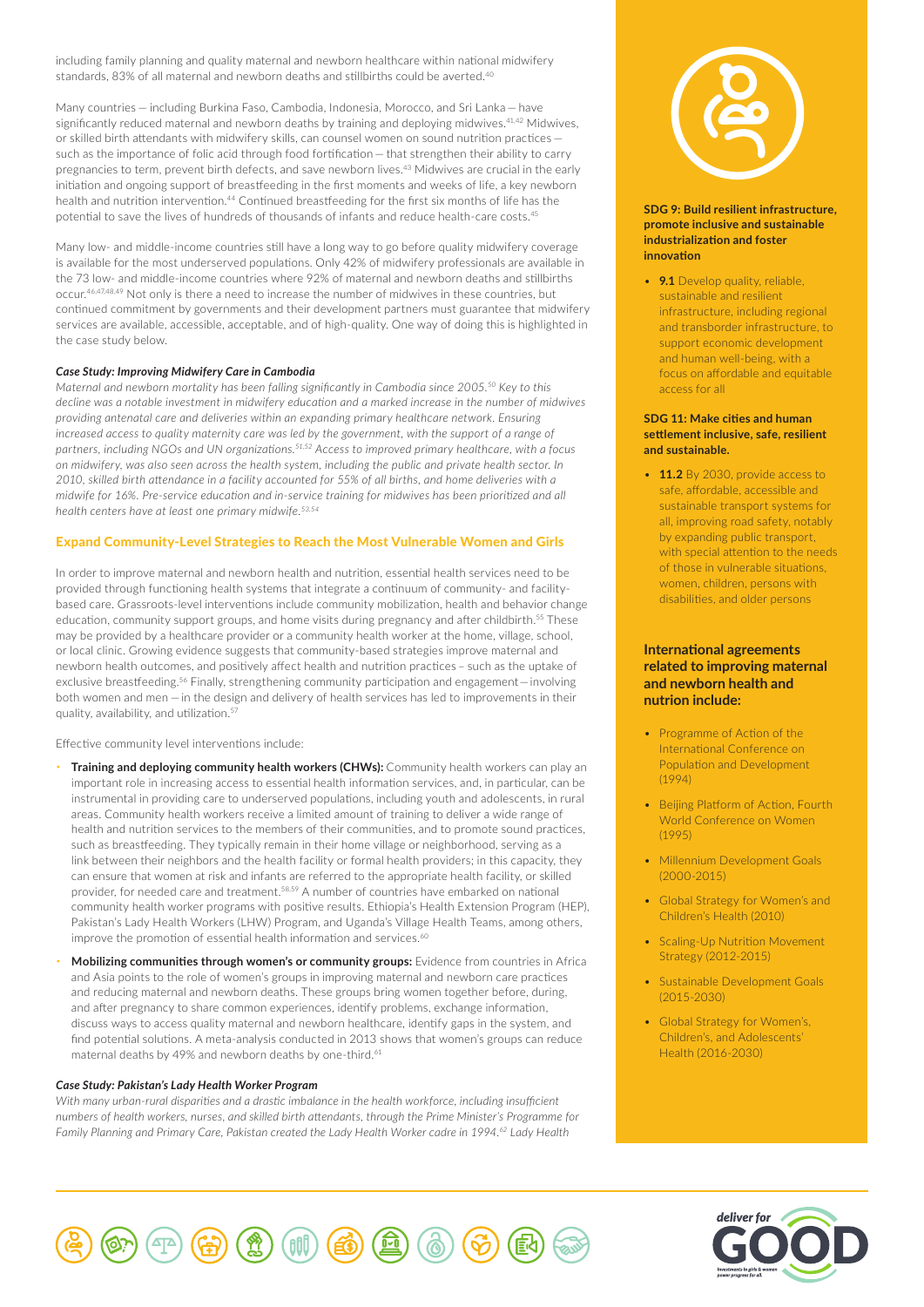Workers must be recommended by the community, have at least eight years of schooling, and undergo extensive training. The goal of this program is to equip female *health workers with the skills to provide essential primary health services in rural and urban slum communities.63 External evaluation has shown substantially better health indicators in the population served by Lady Health Workers. In the Punjab province, for example, Lady Health Workers have played a critical role in reducing maternal mortality rates. A 2006 study of the region revealed a drop in maternal mortality from 350 to 250 per 1000,000 live births. Infant mortality also declined from 250 to 79 per 100,000 live births.64*

## Address Unintended Pregnancy Through Modern Contraception and Increase Access to Safe Abortion

Roughly 38% of the 210 million pregnancies that occur globally each year are unplanned; 22% end in abortion,<sup>65</sup> more than half of which are unsafe.<sup>66</sup> To eliminate the risks posed by unintended pregnancy and unsafe abortion, girls and women need access to contraceptive information, counseling, products, and services, as well as to be able to plan their pregnancies.<sup>67</sup> Girls and women also need access to quality post-abortion care to treat complications arising from an incomplete or unsafe abortion.<sup>68</sup>

Increasing access to and use of modern contraception is the best way to reduce unintended pregnancies and unsafe abortions. The use of modern contraception also allows for birth spacing, which in turn reduces birth complications, thus increasing the health of both the woman and baby.<sup>69</sup> However, when contraceptive methods fail, or when pregnancies pose a health risk to the mother, access to safe and legal abortion is crucial to reducing maternal mortality and morbidity.70 Therefore, liberalizing abortion laws and increasing access to safe abortion services needs to be a priority in places where it is currently highly restricted or illegal.<sup>71</sup> In countries such as Nepal, South Africa,<sup>72</sup> and Tunisia, legalizing abortion has been linked to a drop in maternal mortality.<sup>73</sup>

Where safe abortion services do exist, communities must know how to access them, and available services must be affordable. In countries where abortion remains highly restricted, and therefore often unsafe, post-abortion care (PAC) services should be strengthened and efforts must be made to increase awareness of them. Fear of stigma may prevent women, and especially adolescents, from seeking care for abortion-related complications. PAC providers should not only be trained on appropriate techniques and procedures, but should also know how to provide non-judgmental, confidential, and adolescent/ youth-friendly services, which should include counseling on contraception. Evidence shows that providing contraceptive services together with PAC services increases their use, thereby reducing unintended pregnancies and repeat abortions.74

In countries where abortion is legal, the following actions promote access to safe abortion:<sup>75</sup>

- Registering essential medicines and making supplies available for safe abortion services;
- Training providers on WHO-endorsed safe abortion methods, including vacuum aspiration for surgical abortion and misoprostol for medical abortion;
- Ensuring abortion is affordable, legal, and confidential for all, without age or marriage restriction.
- â *For more, please reference the brief focused on demand for modern contraception and reproductive health.*

#### *Case Study: The Impact of Legal Reform on Availability of Abortion in South Africa*

*In 1996, abortion was legalized in South Africa, after which there was a significant decrease in infections and hospitalizations for women who had undergone unsafe abortion, especially younger women.76 A review of national data indicates that abortion mortality dropped by more than 90% between 1994 and 2001.77*

## Provide Maternal and Newborn Nutrition Education, Counselling, and Support – and Promote Exclusive Breastfeeding

Given the intergenerational nature of malnutrition, it is important to recognize the value of nutritional education, counseling, and support services as effective tools to improve maternal and newborn health, and enhance overall health and wellbeing. When girls and women who are malnourished become pregnant, the impacts can be detrimental.<sup>78</sup> Lack of proper nutrition can lead to the birth of underweight babies who face an increased risk of poor health throughout their lives - a risk that can have long-term impacts on intergenerational health.<sup>79</sup> Proper nutrition during the first 1,000 days of a baby's life, starting from the beginning of a woman's pregnancy, is critical.<sup>80</sup> This 1000-day window can have a strong impact on a child's growth and ability to learn.<sup>81</sup>

An increased risk of malnutrition, death, and illness during the postnatal period has been linked to poor and inadequate feeding practices. Even though evidence clearly indicates the benefits of early initiation and exclusive breastfeeding for the first six months of life, only about one in three African babies, for example, is exclusively breastfed.<sup>82</sup> This is due to a lack of awareness of optimal feeding practices and a lack of support from healthcare providers, community members, and families. Babies who are not breastfed within the first hour and exclusively for six months have a higher risk of death, especially from infection.<sup>83</sup> Therefore, it is vital that healthcare providers and community members advising new mothers are educated and equipped with the necessary skills and knowledge to promote and support maternal nutrition and the merits of optimal breastfeeding practices.<sup>102</sup> Special attention and support around breastfeeding must also be given to low birth weight babies and their mothers, HIV-positive mothers, and babies born in emergency settings.<sup>84</sup> It is thus vital to ensure that healthcare providers, as well as community members who often advise new mothers about infant care, have accurate information about the merits of breastfeeding, and are educated and equipped to promote and support maternal nutrition and recommended breastfeeding practices.

A Lancet study estimated that the costs required for breastfeeding promotion are remarkably low.85 For 75 countries with elevated rates of under-five morality, the added cost to reaching 99% of families with two home visits through the use of a peer counselor is around US\$124 million, or about US\$90 for every life saved.<sup>86</sup>

#### *Case Study: Scaling Up Breastfeeding in Bangladesh*

*Breastfeeding has been widely lauded for enduring health benefits for infants and their mothers. In the past six to eight years, exclusive breastfeeding in Bangladesh*  has increased by 13%. Bangladesh's success has been attributed to community mobilization and media outreach around the importance of breastfeeding, along with *comprehensive health worker training. This training serves to create a support system at health facilities that provide a vital resource for positive nutritional education. Bangladesh also utilized strategic technical experience of various stakeholders — including civil society, UNICEF, and the Alive and Thrive initiative — incorporated existing evidence and best practices, and worked across sectors to create uniform messaging and practice around breastfeeding promotion.87*

## SECTION 3: THE BENEFITS OF INVESTMENT

If all women and girls had access to modern contraception and maternal and newborn health services, maternal death would drop by more than two-thirds,



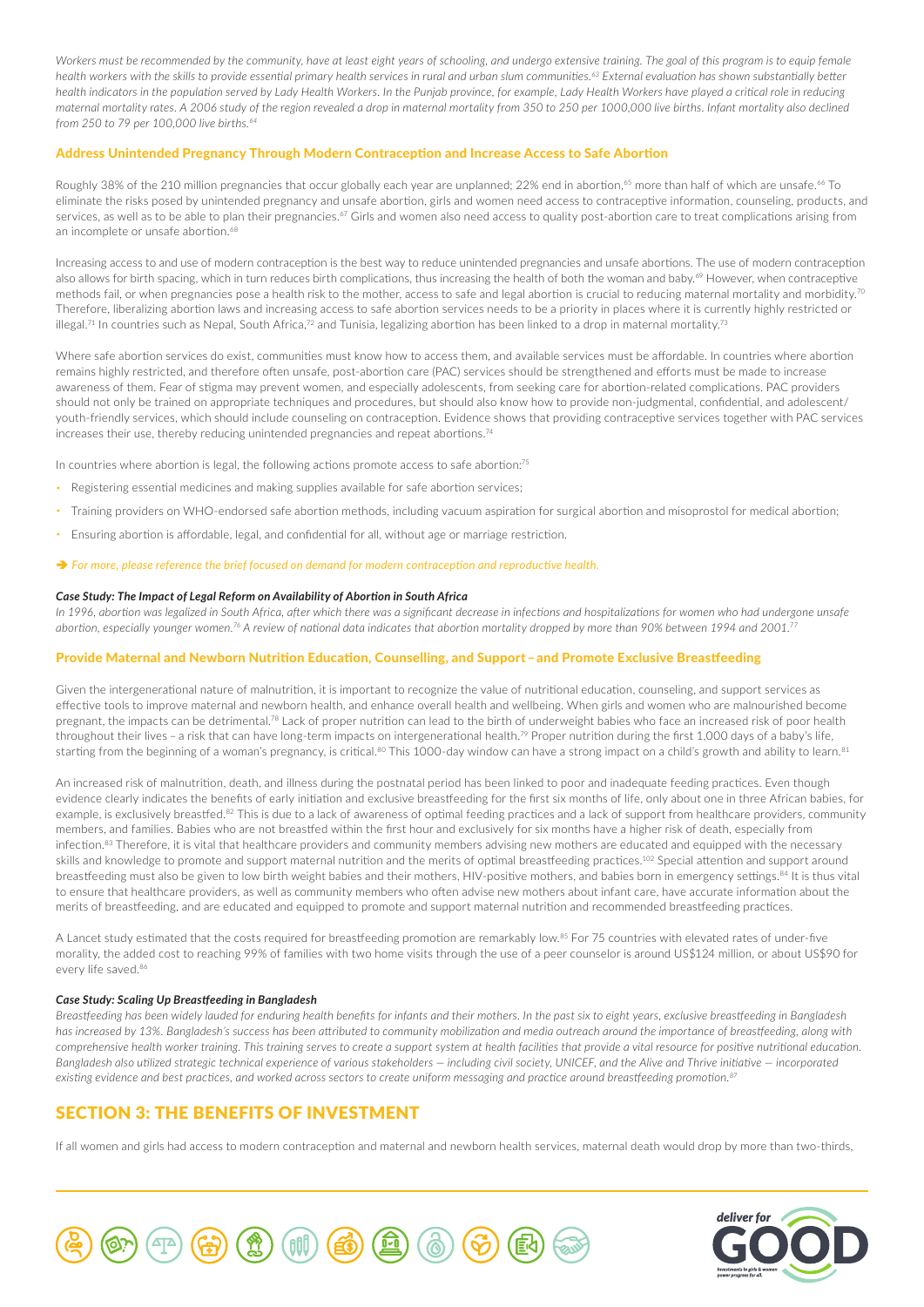and newborn deaths would be reduced by 77%.<sup>88</sup> In addition, unintended pregnancies would drop by 70%, and abortions by 67%.<sup>89</sup>

Investments in maternal, newborn, and reproductive health are sound investments. They not only save lives, but they increase both social and economic benefits for developing nations.<sup>90</sup> Every dollar spent globally on interventions promoting maternal, newborn and child health would reap up to \$120 in benefits.<sup>91</sup> Given the important role girls and women play in contributing to national and global economies, ensuring they are healthy makes them more likely to save, invest and deliver better for themselves, their families, communities and societies. Conversely, poor health outcomes, resulting from maternal death and disability, adversely affect the economy and slash family earnings.

Evidence suggests that in Africa and Asia, an 11% boost in gross national product is achievable through the elimination of undernutrition,<sup>92</sup> and that scaling up nutrition interventions targeting pregnant women and young children yields a return of at least US\$16 for every US\$1 spent.<sup>93</sup> Children who are malnourished during their first 1000 days of life are more susceptible to infectious diseases and have lower cognitive abilities. As a result, early undernutrition can considerably hinder a country's economic growth.<sup>94</sup>

During the first two years of a child's life, optimal breastfeeding has the potential to cut under-five deaths by 11% and reduce the long-term negative impact of poor nutrition.<sup>95</sup> Breastfeeding and proper nutrition may also lower the risk of high blood pressure and cholesterol, obesity, diabetes, and some childhood asthmas and cancers.<sup>96, 102</sup> Providing women with micronutrients can help ensure healthy pregnancies, prevent anemia, enhance fetal growth, and support healthy birth weights. Micronutrients are important for the health of the baby, but also for the overall health and wellbeing of girls and women.

Research has demonstrated that the impact of maternal death on families, and especially on children who are left behind, can be devasting.<sup>97</sup> Maternal mortality has implications for the surviving household's financial stability and puts the future education of children at risk.98 Research has shown that newborns whose mothers die in childbirth are far less likely to reach their first birthday than those whose mothers survive.<sup>99</sup> Among surviving daughters, school dropout and early marriage rates soar, repeating the cycle of poverty for the next generation.<sup>100</sup>

## SECTION 4: CALLS TO ACTION

The vast majority of maternal and newborn deaths can be prevented by known interventions provided through a continuum of care. Access to quality maternal and newborn care and nutrition not only benefits the woman and child, but it has far-reaching benefits for families, communities, and societies as a whole. In order to power progress for all, many different constituents must work together—governments, civil society, academia, media, affected populations, the United Nations, and the private sector—to take the following actions for girls and women:

• Guarantee access to quality, affordable care before, during, and after pregnancy – inclusive of midwifery and obstetric care, modern contraception, safe abortion, and post-abortion care.

*(Most relevant for: civil society, governments, the United Nations, and the private sector)*

- Ensure quality care is inclusive of midwifery and obstetric care, family planning, safe abortion, and post-abortion care. *(Most relevant for: civil society, governments, the United Nations, and the private sector)*
- Meet the unmet need for modern contraception for girls and women. *(Most relevant for: civil society, governments, the United Nations, and the private sector)*
- Support the prevention, screening, and treatment of common challenges during pregnancy such as obesity, gestational diabetes, and high blood pressure. *(Most relevant for: civil society, governments, the United Nations, and the private sector)*
- Increase national budgets for maternal and newborn health and nutrition to meet global health and nutrition targets by 2030. *(Most relevant for: governments)*
- Set measurable targets for improving maternal and newborn health and nutrition, monitor progress, and strengthen accountability mechanisms, while ensuring the equal involvement of all stakeholders, including civil society. *(Most relevant for: civil society and governments)*
- Address barriers to healthcare, including user fees, poor infrastructure, and a lack of essential supplies, medicines, and micronutrients. *(Most relevant for: governments and the private sector)*
- Include girls, young people, and women in the design and implementation of maternal and newborn health and nutrition programs as context experts. *(Most relevant for: civil society, governments, and the United Nations)*
- Hold governments accountable to commitments made in support of girls' and women's health, rights, and wellbeing. *(Most relevant for: affected populations, civil society, and the United Nations)*
- Promote widespread training and education for health workers, women, and community members focused on maternal and child nutrition, counseling, and support. *(Most relevant for: affected populations, civil society, governments, and the United Nations)*
- Promote and provide women access to nutritious food, counseling on proper nutritional practices such as breastfeeding, and critical micronutrients. *(Most relevant for: affected populations, civil society, governments, the United Nations, and the private sector)*

# ENDNOTES

- <sup>1</sup> "Maternal Mortality Fact Sheet No. 348." World Health Organization. Nov. 2015. Web. [<http://www.who.int/mediacentre/factsheets/fs348/en/](http://www.who.int/mediacentre/factsheets/fs348/en)>.
- <sup>2</sup>"Essential Interventions, Commodities and Guidelines for Reproductive, Maternal, Newborn and Child Health." World Health Organization. 2011. Web. [<http://www.who.int/pmnch/topics/](http://www.who.int/pmnch/topics/part_publications/essential_interventions_18_01_2012.pdf) [part\\_publications/essential\\_interventions\\_18\\_01\\_2012.pdf](http://www.who.int/pmnch/topics/part_publications/essential_interventions_18_01_2012.pdf)>
- <sup>3</sup> "State of the World's Mothers." Save the Children. 2012. Web. <<http://www.savethechildren.org/atf/cf>/%7B9def2ebe-10ae-432c-9bd0-df91d2eba74a%7D/[STATE-OF-THE-WORLDS-](http://STATE-OF-THE-WORLDS-MOTHERS-REPORT-2012-FINAL.PDF)[MOTHERS-REPORT-2012-FINAL.PDF>](http://STATE-OF-THE-WORLDS-MOTHERS-REPORT-2012-FINAL.PDF)
- <sup>4</sup>"Trends in Maternal Mortality: 1990 to 2015: WHO, UNICEF, UNFPA, The World Bank and the United Nations Population Division." World Health Organization. 2015. Web. [<http://apps.who.](http://apps.who.int/iris/bitstream/10665/194254/1/9789241565141_eng.pdf?ua=1) [int/iris/bitstream/10665/194254/1/9789241565141\\_eng.pdf?ua=1](http://apps.who.int/iris/bitstream/10665/194254/1/9789241565141_eng.pdf?ua=1)>
- <sup>5</sup> "Committing to Child Survival: A Promise Renewed." UNICEF. 2015. Web. [<http://www.apromiserenewed.org/wp-content/uploads/2016/01/APR-Report-2015-e-version.pdf](http://www.apromiserenewed.org/wp-content/uploads/2016/01/APR-Report-2015-e-version.pdf)>.
- <sup>6</sup>Singh, Susheela, et al. "Adding It Up: The Costs and Benefits of Investing in Sexual and Reproductive Health 2014." Guttmacher Institute and UNFPA. 2014. Web. [<https://www.guttmacher.](https://www.guttmacher.org/pubs/AddingItUp2014.pdf) [org/pubs/AddingItUp2014.pdf](https://www.guttmacher.org/pubs/AddingItUp2014.pdf)>.



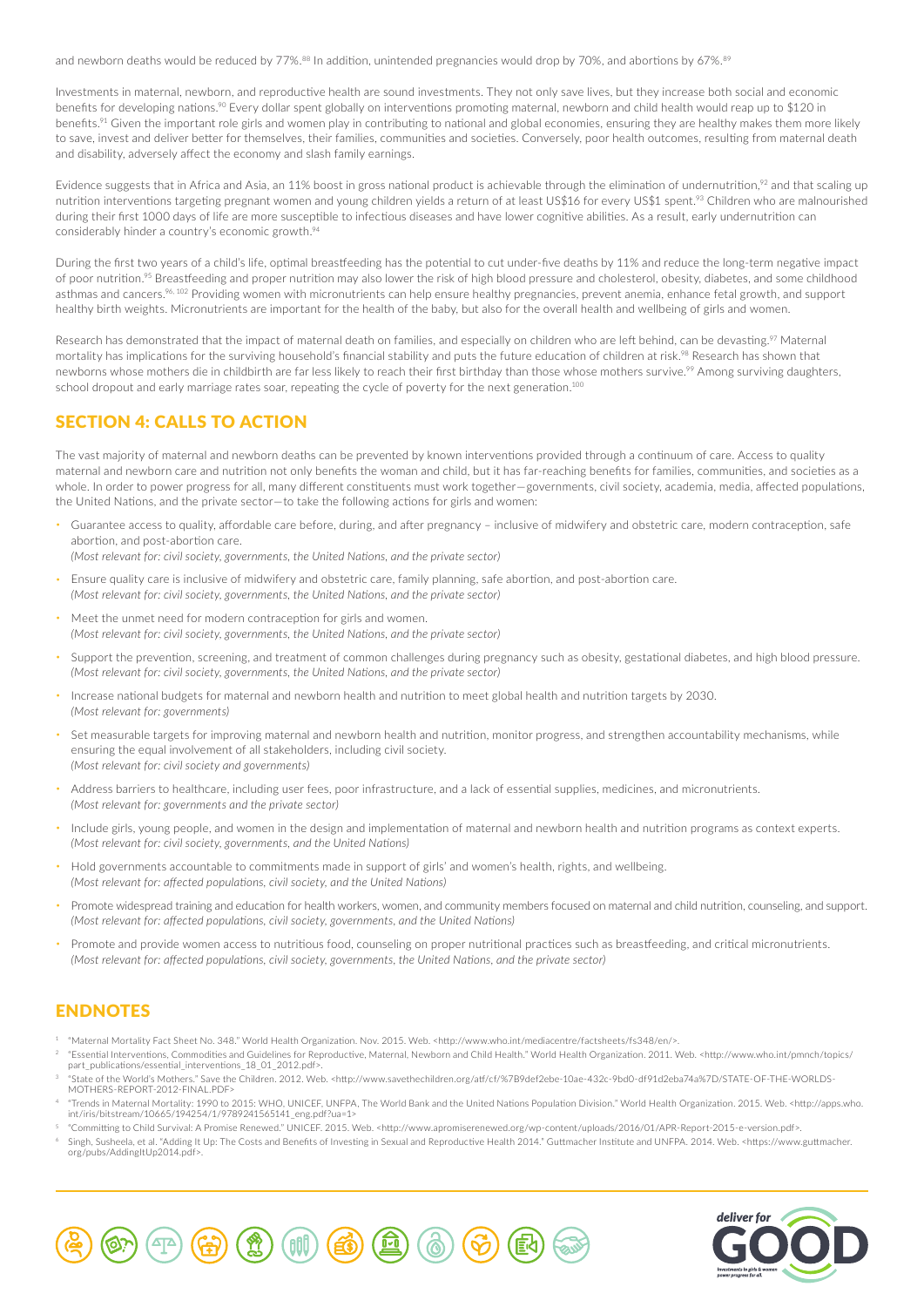- <sup>7</sup> Hardee, Karen, et al. "Maternal Morbidity: Neglected Dimension of Safe Motherhood in the Developing World." Global Public Health, 7.6 (2012): 603–617. Web. <[http://www.ncbi.nlm.nih.gov/](http://www.ncbi.nlm.nih.gov/pmc/articles/PMC3396379) [pmc/articles/PMC3396379/](http://www.ncbi.nlm.nih.gov/pmc/articles/PMC3396379)>.
- <sup>8</sup> "Maternal Health." UNFPA. Web. 23 Mar. 2016. <<http://www.unfpa.org/maternal>-health>.
- <sup>9</sup> "Trends in Maternal Mortality: 1990 to 2015: WHO, UNICEF, UNFPA, The World Bank and the United Nations Population Division." World Health Organization. 2015. Web. [<http://apps.who.](http://apps.who.int/iris/bitstream/10665/194254/1/9789241565141_eng.pdf?ua=1) [int/iris/bitstream/10665/194254/1/9789241565141\\_eng.pdf?ua=1](http://apps.who.int/iris/bitstream/10665/194254/1/9789241565141_eng.pdf?ua=1)>.
- <sup>10</sup> "Maternal Mortality: Fact Sheet N 346." World Health Organization. 2015. Web. [<http://www.who.int/mediacentre/factsheets/fs348/en](http://www.who.int/mediacentre/factsheets/fs348/en)/>

<sup>11</sup> "A Universal Truth: No Health Without a Workforce." Global Health Workforce Alliance Secretariat and the World Health Organization. 2014. Web. <[http://www.who.int/workforcealliance/](http://www.who.int/workforcealliance/knowledge/resources/GHWA-a_universal_truth_report.pdf) [knowledge/resources/GHWA-a\\_universal\\_truth\\_report.pdf>](http://www.who.int/workforcealliance/knowledge/resources/GHWA-a_universal_truth_report.pdf).

12 "Suriving the First Day." State of the World's Mothers. Save the Children. 2013. Web. [http://www.savethechildren.org/atf/cf/](http://www.savethechildren.org/atf/cf)%7B9def2ebe-10ae-432c-9bd0-df91d2eba74a%7D[/SOWM-](http://SOWM-FULL-REPORT_2013.PDF)[FULL-REPORT\\_2013.PDF](http://SOWM-FULL-REPORT_2013.PDF)

<sup>13</sup> "Maternal Mortality Fact Sheet No. 348." World Health Organization. Nov. 2015. Web. [<http://www.who.int/mediacentre/factsheets/fs348/en/](http://www.who.int/mediacentre/factsheets/fs348/en)>.

- 14 "Health for the World's Adolescents: A second chance in the second decade." Geneva: World Health Organization, 2014. Web. [<http://apps.who.int/adolescent/second-decade/files/1612\\_](http://apps.who.int/adolescent/second-decade/files/1612_MNCAH_HWA_Executive_Summary.pdf) [MNCAH\\_HWA\\_Executive\\_Summary.pdf>](http://apps.who.int/adolescent/second-decade/files/1612_MNCAH_HWA_Executive_Summary.pdf).
- <sup>15</sup> Patton, GC, et al. "Global patterns of mortality in young people: a systematic analysis of population health data." *The Lancet* 374.9693 (2009): 881-92. Web. 19 Apr. 2016. [<http://www.](http://www.thelancet.com/journals/lancet/article/PIIS0140) [thelancet.com/journals/lancet/article/PIIS0140](http://www.thelancet.com/journals/lancet/article/PIIS0140)-6736(09)60741-8/abstract>.
- 16 Rawe, Kathryn. "Every Woman's Right: How family planning saves children's lives." London: Save the Children, 2012. Web. 29 Mar. 2016. [<http://www.savethechildren.org.uk/sites/default/](http://www.savethechildren.org.uk/sites/default/files/docs/Every) [files/docs/Every%](http://www.savethechildren.org.uk/sites/default/files/docs/Every)20Woman's%20Right%20low%20res%20(2).pdf>.
- <sup>17</sup> "Report to the World Health Assembly 16 March 2012, Preventing Early Pregnancy and Poor Reproductive Outcomes Among Adolescents in Developing Countries." World Health
- Organization. 2011. Web. [<http://www.who.int/immunization/hpv/target/preventing\\_early\\_pregnancy\\_and\\_poor\\_reproductive\\_outcomes\\_who\\_2006.pdf>](http://www.who.int/immunization/hpv/target/preventing_early_pregnancy_and_poor_reproductive_outcomes_who_2006.pdf).
- <sup>18</sup> Gibbs, Cassandra M., et al. "The Impact of Early Age at First Childbirth on Maternal and Infant Health." *Paediatric and Perinatal Epidemiology* 26 (2012). Web. <[http://www.ncbi.nlm.nih.gov/](http://www.ncbi.nlm.nih.gov/pmc/articles/PMC4562289) [pmc/articles/PMC4562289/](http://www.ncbi.nlm.nih.gov/pmc/articles/PMC4562289)>.
- <sup>19</sup> "Maternal Nutrition During Pregnancy and Lactation." LINKAGES: Breastfeeding, LAM, Related Complementary Feeding, and Maternal Nutrition Program and the Child Survival Collaborations and Resources (CORE) Nutrition Working Group. Aug. 2004. Web. <[http://www.coregroup.org/storage/documents/Workingpapers/MaternalNutritionDietaryGuide\\_AED.pdf>](http://www.coregroup.org/storage/documents/Workingpapers/MaternalNutritionDietaryGuide_AED.pdf). <sup>20</sup> "Micronutrient Deficiencies." World Health Organization. 2016. Web. [<http://www.who.int/nutrition/topics/ida/en](http://www.who.int/nutrition/topics/ida/en)/>.
- <sup>21</sup>Black, RE, et al. "Maternal and child undernutrition and overweight in low-income and middle-income countries." *The Lancet* 382.9890 (2013): 427-51. Web. <[http://www.ncbi.nlm.nih.gov/](http://www.ncbi.nlm.nih.gov/pubmed/23746772) [pubmed/23746772](http://www.ncbi.nlm.nih.gov/pubmed/23746772)>.
- <sup>22</sup>Darnton-Hill, I. "Nurtion Counseling During Pregnancy." World Health Organization. 2013. Web. [<http://www.who.int/elena/bbc/nutrition\\_counselling\\_pregnancy/en/](http://www.who.int/elena/bbc/nutrition_counselling_pregnancy/en)>
- a Hod, Moshe, et al. "The International Federation of Gynecology and Obstetrics (FIGO) Initiative on Gestational Diabetes Mellitus: A Pragmatic Guide for Diagnosis, Management and Care."<br>∴lnternational Journal of Gynecol
- <sup>24</sup>Black, RE, et al. "Maternal and child undernutrition and overweight in low-income and middle-income countries." *The Lancet* 382.9890 (2013): 427-51. Web. <[http://www.ncbi.nlm.nih.gov/](http://www.ncbi.nlm.nih.gov/pubmed/23746772) [pubmed/23746772](http://www.ncbi.nlm.nih.gov/pubmed/23746772)>.
- <sup>25</sup> Singh, Susheela, et al. "Adding It Up: The Costs and Benefits of Investing in Sexual and Reproductive Health 2014." Guttmacher Institute and UNFPA. 2014. Web. [<https://www.guttmacher.](https://www.guttmacher.org/pubs/AddingItUp2014.pdf) [org/pubs/AddingItUp2014.pdf](https://www.guttmacher.org/pubs/AddingItUp2014.pdf)>.
- <sup>26</sup>"Preventing unsafe abortion." Jul. 2015. Web. 29 Mar. 2016. <[http://www.who.int/mediacentre/factsheets/fs388/en/](http://www.who.int/mediacentre/factsheets/fs388/en)>.
- <sup>27</sup> Ibid.
- <sup>28</sup> Ibid.
- <sup>29</sup> "HIV and AIDS and Maternal Health Integration." USAID. 2 Feb. 2016. Web. [<https://www.usaid.gov/what-we-do/global-health/hiv-and-aids/technical-areas/hiv-](https://www.usaid.gov/what-we-do/global-health/hiv-and-aids/technical-areas/hiv)and-aids-and-maternalhealth-integration>.
- <sup>30</sup> "Trends in Maternal Mortality: 1990 to 2015: WHO, UNICEF, UNFPA, The World Bank and the United Nations Population Division." World Health Organization. 2015. Web. [<http://apps.who.](http://apps.who.int/iris/bitstream/10665/194254/1/9789241565141_eng.pdf?ua=1) [int/iris/bitstream/10665/194254/1/9789241565141\\_eng.pdf?ua=1](http://apps.who.int/iris/bitstream/10665/194254/1/9789241565141_eng.pdf?ua=1)>.
- <sup>31</sup> "How AIDS Changed Everything. MDG6: 15 Years, 15 Lessons of Hope from the AIDS Response." UNAIDS. 2015. Web. <[http://www.unaids.org/sites/default/files/media\\_asset/](http://www.unaids.org/sites/default/files/media_asset/MDG6Report_en.pdf) [MDG6Report\\_en.pdf](http://www.unaids.org/sites/default/files/media_asset/MDG6Report_en.pdf)>
- <sup>32</sup> Ibid.
- <sup>33</sup> "Essential Interventions, Commodities and Guidelines for Reproductive, Maternal, Newborn and Child Health. A Global Review of the Key Interventions Related to Reproductive, Maternal, Newborn and Child Health." The Partnership for Maternal Health, Newborn and Child Health and the Aga Khan University. 2011. Web. <[http://www.who.int/pmnch/knowledge/](http://www.who.int/pmnch/knowledge/publications/201112_essential_interventions/en) [publications/201112\\_essential\\_interventions/en](http://www.who.int/pmnch/knowledge/publications/201112_essential_interventions/en)/>.
- <sup>34</sup> Ibid.
- <sup>35</sup> "Care of the Preterm and/or Low-Birth-Weight Newborn." World Health Organization. 2016. Web. [<http://www.who.int/maternal\\_child\\_adolescent/topics/newborn/care\\_of\\_preterm/en](http://www.who.int/maternal_child_adolescent/topics/newborn/care_of_preterm/en)/>. <sup>36</sup> De Graft-Johnson J et al. The maternal, newborn, and child health continuum of care. World Health Organization. <Web. <http://www.who.int/pmnch/media/publications/aonsectionII.pdf>> <sup>37</sup> Ibid.
- <sup>38</sup> "The Prevention and Elimination of Disrespect and Abuse During Facility-Based Childbirth." World Health Organization. 2015. Web. [<http://apps.who.int/iris/bitstream/10665/134588/1/](http://apps.who.int/iris/bitstream/10665/134588/1/WHO_RHR_14.23_eng.pdf?ua=1&ua=1) [WHO\\_RHR\\_14.23\\_eng.pdf?ua=1&ua=1>](http://apps.who.int/iris/bitstream/10665/134588/1/WHO_RHR_14.23_eng.pdf?ua=1&ua=1).
- <sup>39</sup> "Midwifery: An Executive Summary for The Lancet's Series." The Lancet. Jun. 2014. Web. [<http://www.thelancet.com/pb/assets/raw/Lancet/stories/series/midwifery/midwifery\\_exec\\_summ.pdf](http://www.thelancet.com/pb/assets/raw/Lancet/stories/series/midwifery/midwifery_exec_summ.pdf)>.  $40$  Ibid.<br> $41$  Hath
- <sup>41</sup>Haththotuwa, Rohana, et al. "Models of Care that Have Reduced Maternal Mortality and Morbidity in Sri Lanka." *International Journal of Gynecology and Obstetrics* 119 Supplement 1 (2012):S45–S49. Web. [<https://www.researchgate.net/publication/230655535\\_Models\\_of\\_care\\_that\\_have\\_reduced\\_maternal\\_mortality\\_and\\_morbidity\\_in\\_Sri\\_Lanka>](https://www.researchgate.net/publication/230655535_Models_of_care_that_have_reduced_maternal_mortality_and_morbidity_in_Sri_Lanka).
- <sup>42</sup>Van Lerberghe, Wim et al. "Country Experience with Strengthening of Health Systems and Deployment of Midwives in Countries with High Maternal Mortality." *The Lancet* 384.9949 (2014): 1215–1225. Web. <<http://www.thelancet.com/journals/lancet/article/PIIS0140>-6736%2814%2960919-3/fulltext>.
- <sup>43</sup> Sonfield, Adam. "The Potential of Health Care Reform to Improve Pregnancy-Related Services and Outcomes." *Guttmacher Policy Review* 13.3 (2010). Web. [<https://www.guttmacher.org/pubs/](https://www.guttmacher.org/pubs/gpr/13/3/gpr130313.html) [gpr/13/3/gpr130313.html](https://www.guttmacher.org/pubs/gpr/13/3/gpr130313.html)>.
- <sup>44</sup>Renfrew, Mary, et al. "Midwifery and Quality Care: Findings from a New Evidence-Informed Framework for Maternal and Newborn Care." *The Lancet* 384.9948 (2014):1129–1145. Web. [<http://www.thelancet.com/journals/lancet/article/PIIS0140-](http://www.thelancet.com/journals/lancet/article/PIIS0140)6736(14)60789-3/fulltext>.
- <sup>45</sup> Rollins, Nigel C., et al. "Why Invest, and What it Will Take to Improve Breastfeeding Practices? *The Lancet* 387 (2016): 491–504. Web. [<http://www.thelancet.com/pdfs/journals/lancet/](http://www.thelancet.com/pdfs/journals/lancet/PIIS0140) [PIIS0140-](http://www.thelancet.com/pdfs/journals/lancet/PIIS0140)6736(15)[01044-2.pdf](http://01044-2.pdf)>
- <sup>46</sup>Campbell, J, et al. "A universal truth: No health without a workforce." Forum report, Third Global Forum on Human Resources for Health. Geneva: Global Health Workforce Alliance and World Health Organization, 2013.
- <sup>47</sup> Cousens, S, et al. "National, regional, and worldwide estimates of stillbirth rates in 2009 with trends since 1995: A systematic analysis." *The Lancet* 377 (2011): 1319–30.
- <sup>48</sup> "Global Health Observatory data repository." n.d. Web. 8 Apr. 2016. <[http://apps.who.int/gho/data/node.main.ChildMort-](http://apps.who.int/gho/data/node.main.ChildMort)1?lang=en>.
- <sup>49</sup> Singh, Susheela, et al. "Adding It Up: The Costs and Benefits of Investing in Sexual and Reproductive Health 2014." Guttmacher Institute and UNFPA. 2014. Web. [<https://www.guttmacher.](https://www.guttmacher.org/pubs/AddingItUp2014.pdf) [org/pubs/AddingItUp2014.pdf](https://www.guttmacher.org/pubs/AddingItUp2014.pdf)>.
- 50 Liljestrand, Jerker and Mean Reatanak Sambath. "Socio-economic Improvements and Health System Strengthening of Maternity Care are Contributing to Maternal Mortality Reduction in Cambodia." *Reproductive Health Matters* 20.39 (2012): 62–72. Web. <<http://www.rhm-elsevier.com/article/S0968>-8080(12)39620-1/pdf>. <sup>51</sup> Ibid.
- <sup>52</sup> Hor, Darith, et al. "Cambodia Demographic & Health Survey 2010." National Institute of Statistics, Directorate General for Health, and ICF Macro. Sep. 2011. Web. [<https://dhsprogram.com/](https://dhsprogram.com/pubs/pdf/FR249/FR249.pdf) [pubs/pdf/FR249/FR249.pdf](https://dhsprogram.com/pubs/pdf/FR249/FR249.pdf)>.
- 53 Liliestrand. Jerker and Mean Reatanak Sambath. "Socio-economic Improvements and Health System Strengthening of Maternity Care are Contributing to Maternal Mortality Reduction in Cambodia." *Reproductive Health Matters* 20.39 (2012): 62–72. Web. [<http://www.rhm-elsevier.com/article/S0968-](http://www.rhm-elsevier.com/article/S0968)8080(12)39620-1/pdf>.
- 54 Hor, Darith, et al. "Cambodia Demographic & Health Survey 2010." National Institute of Statistics, Directorate General for Health, and ICF Macro. Sep. 2011. Web. [<https://dhsprogram.com/](https://dhsprogram.com/pubs/pdf/FR249/FR249.pdf) [pubs/pdf/FR249/FR249.pdf](https://dhsprogram.com/pubs/pdf/FR249/FR249.pdf)>.
- <sup>55</sup> Lassi, ZS and ZA Bhutta. "Community-based intervention packages for reducing maternal and neonatal morbidity and mortality and improving neonatal outcomes." *Cochrane Database Syst Rev.*  3 (2015): CD007754. Web. 29 Mar. 2016. [<http://www.ncbi.nlm.nih.gov/pubmed/25803792>](http://www.ncbi.nlm.nih.gov/pubmed/25803792).
- <sup>56</sup> Ibid.
- <sup>57</sup> "Discussion Paper: A Social Determinants Approach to Maternal Health." UNDP. 19 Oct. 2011. Web. <[http://www.undp.org/content/dam/undp/library/Democratic%](http://www.undp.org/content/dam/undp/library/Democratic)20Governance/ Discussion%20Paper[%20MaternalHealth.pdf>](http://20MaternalHealth.pdf).
- <sup>58</sup> Nsibande, Duduzile, et al. "Assessment of the Uptake of Neonatal and Young Infant Referrals by Community Health Workers to Public Health Facilities in an Urban Informal Settlement, KwaZulu-Natal, South Africa." *BMC Health Services Research* (2013). Web. [<http://bmchealthservres.biomedcentral.com/articles/10.1186/1472](http://bmchealthservres.biomedcentral.com/articles/10.1186/1472)-6963-13-47>.
- <sup>59</sup> Andersen, Kathryn, et al. "Early Pregnancy Detection by Female Community Health Volunteers in Nepal Facilitated Referral for Appropriate Reproductive Health Services." *Global Health: Science and Practice* 1.3 (2013): 372-381. Web. [<http://www.ghspjournal.org/content/1/3/372.short](http://www.ghspjournal.org/content/1/3/372.short)>.